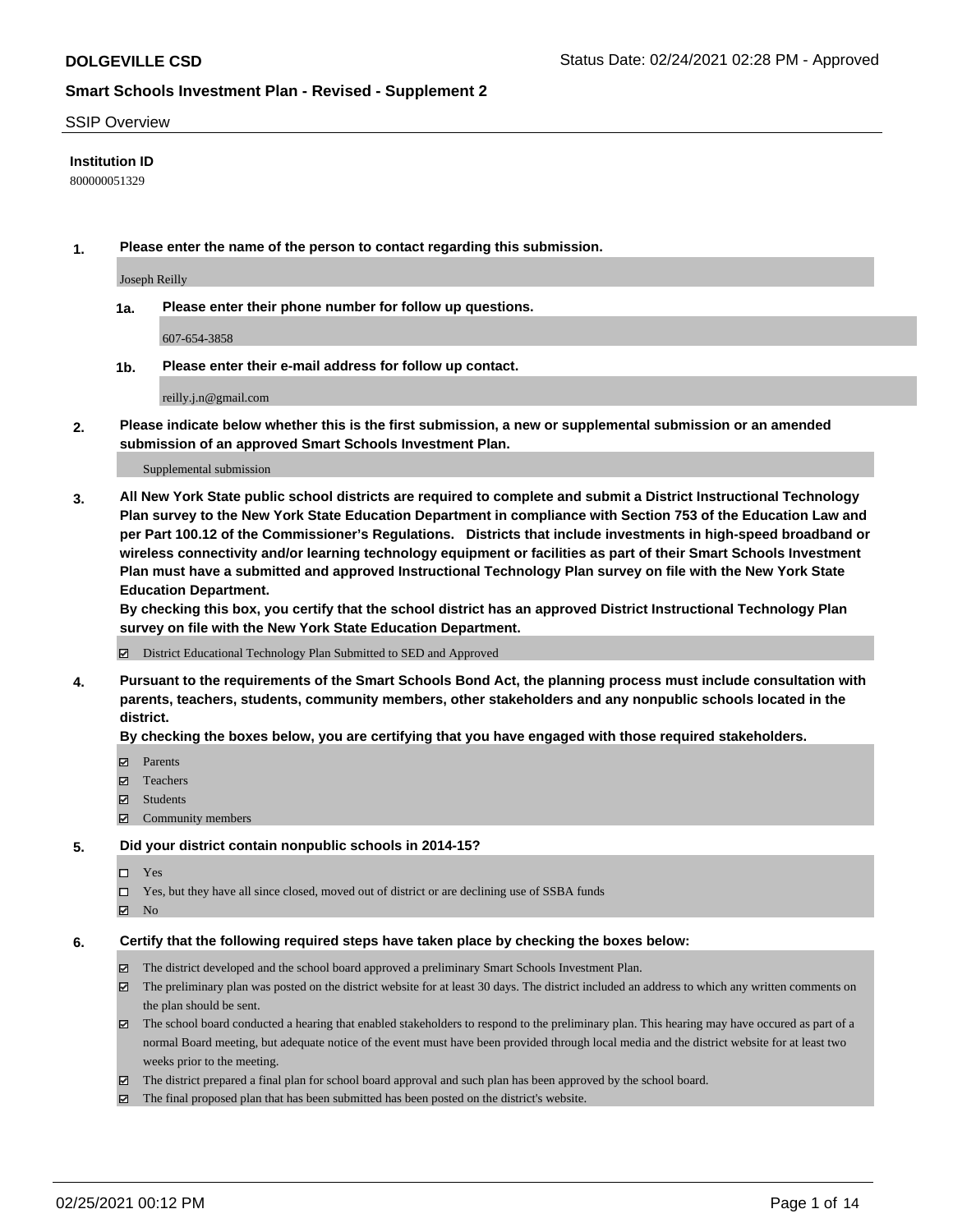### SSIP Overview

**6a. Please upload the proposed Smart Schools Investment Plan (SSIP) that was posted on the district's website, along with any supporting materials. Note that this should be different than your recently submitted Educational Technology Survey. The Final SSIP, as approved by the School Board, should also be posted on the website and remain there during the course of the projects contained therein.**

Dolgeville Board of Education Phase 3.pdf Supplement 2.pdf

**6b. Enter the webpage address where the final Smart Schools Investment Plan is posted. The Plan should remain posted for the life of the included projects.**

https://www.dolgeville.org/district/departments/information\_technology

**7. Please enter an estimate of the total number of students and staff that will benefit from this Smart Schools Investment Plan based on the cumulative projects submitted to date.**

1,051

**8. An LEA/School District may partner with one or more other LEA/School Districts to form a consortium to pool Smart Schools Bond Act funds for a project that meets all other Smart School Bond Act requirements. Each school district participating in the consortium will need to file an approved Smart Schools Investment Plan for the project and submit a signed Memorandum of Understanding that sets forth the details of the consortium including the roles of each respective district.**

 $\Box$  The district plans to participate in a consortium to partner with other school district(s) to implement a Smart Schools project.

**9. Please enter the name and 6-digit SED Code for each LEA/School District participating in the Consortium.**

| <b>Partner LEA/District</b> | <b>ISED BEDS Code</b> |
|-----------------------------|-----------------------|
| (No Response)               | (No Response)         |

**10. Please upload a signed Memorandum of Understanding with all of the participating Consortium partners.**

(No Response)

**11. Your district's Smart Schools Bond Act Allocation is:**

\$1,078,019

**12. Final 2014-15 BEDS Enrollment to calculate Nonpublic Sharing Requirement**

|            | Public Enrollment | Nonpublic Enrollment | <b>Total Enrollment</b> | l Nonpublic Percentage |
|------------|-------------------|----------------------|-------------------------|------------------------|
| Enrollment | 856               |                      | 856.00                  | 0.00                   |

**13. This table compares each category budget total, as entered in that category's page, to the total expenditures listed in the category's expenditure table. Any discrepancies between the two must be resolved before submission.**

|                                                 | <b>Sub-Allocations</b> | <b>Expenditure Totals</b> | <b>Difference</b> |
|-------------------------------------------------|------------------------|---------------------------|-------------------|
| School Connectivity                             | 0.00                   | 0.00                      | 0.00              |
| Connectivity Projects for<br><b>Communities</b> | 0.00                   | 0.00                      | 0.00              |
| <b>Classroom Technology</b>                     | $\overline{0.00}$      | 0.00                      | 0.00              |
| Pre-Kindergarten Classrooms                     | 0.00                   | 0.00                      | 0.00              |
| Replace Transportable<br><b>Classrooms</b>      | $\overline{0.00}$      | 0.00                      | 0.00              |
| High-Tech Security Features                     | 277,038.00             | 277,038.00                | 0.00              |
| Nonpublic Loan                                  | 0.00                   | 0.00                      | 0.00              |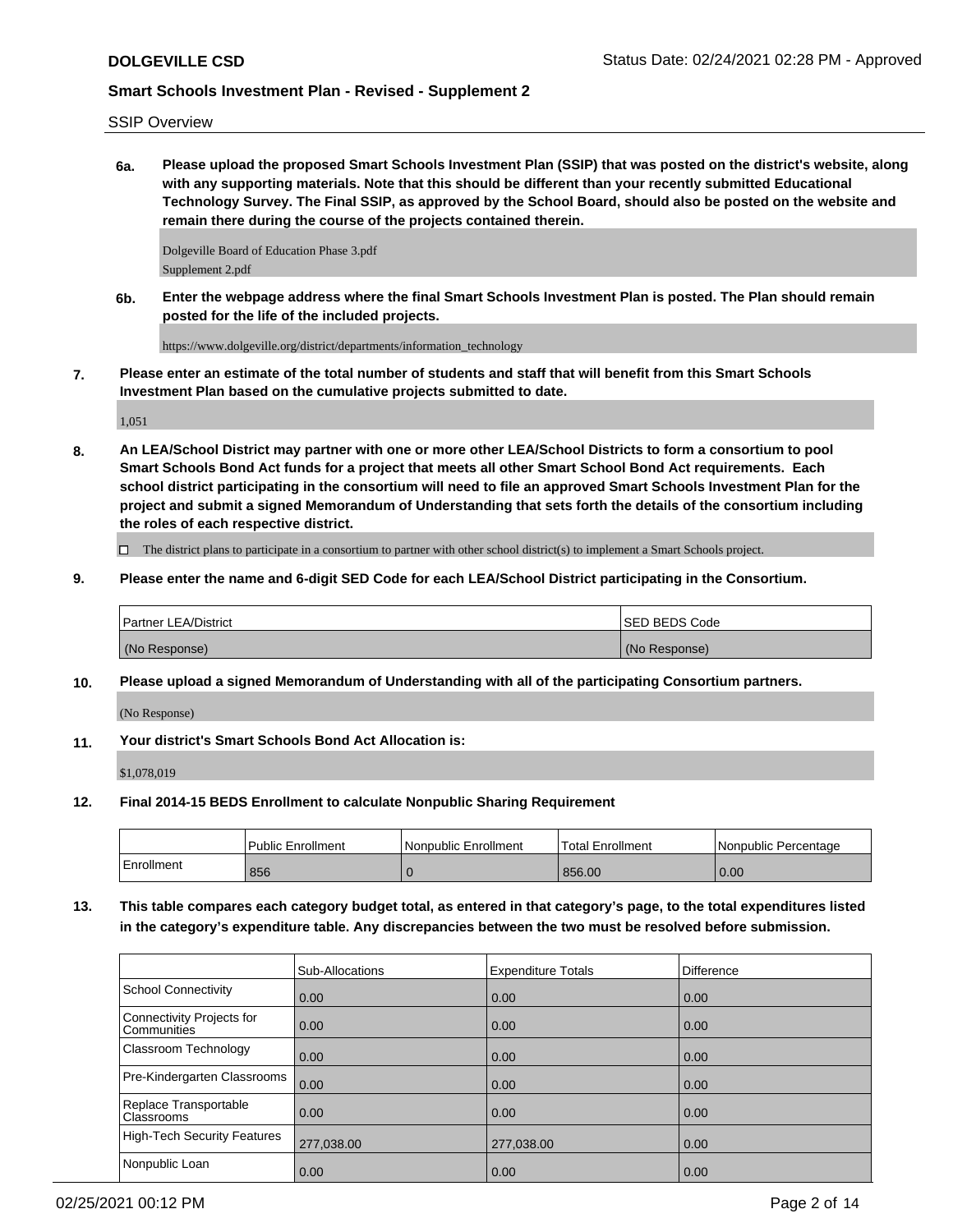# SSIP Overview

|         | <b>Sub-Allocations</b> | Totals<br>Expenditure | Difference |
|---------|------------------------|-----------------------|------------|
| Totals: | 277,038                | 277,038               | 0          |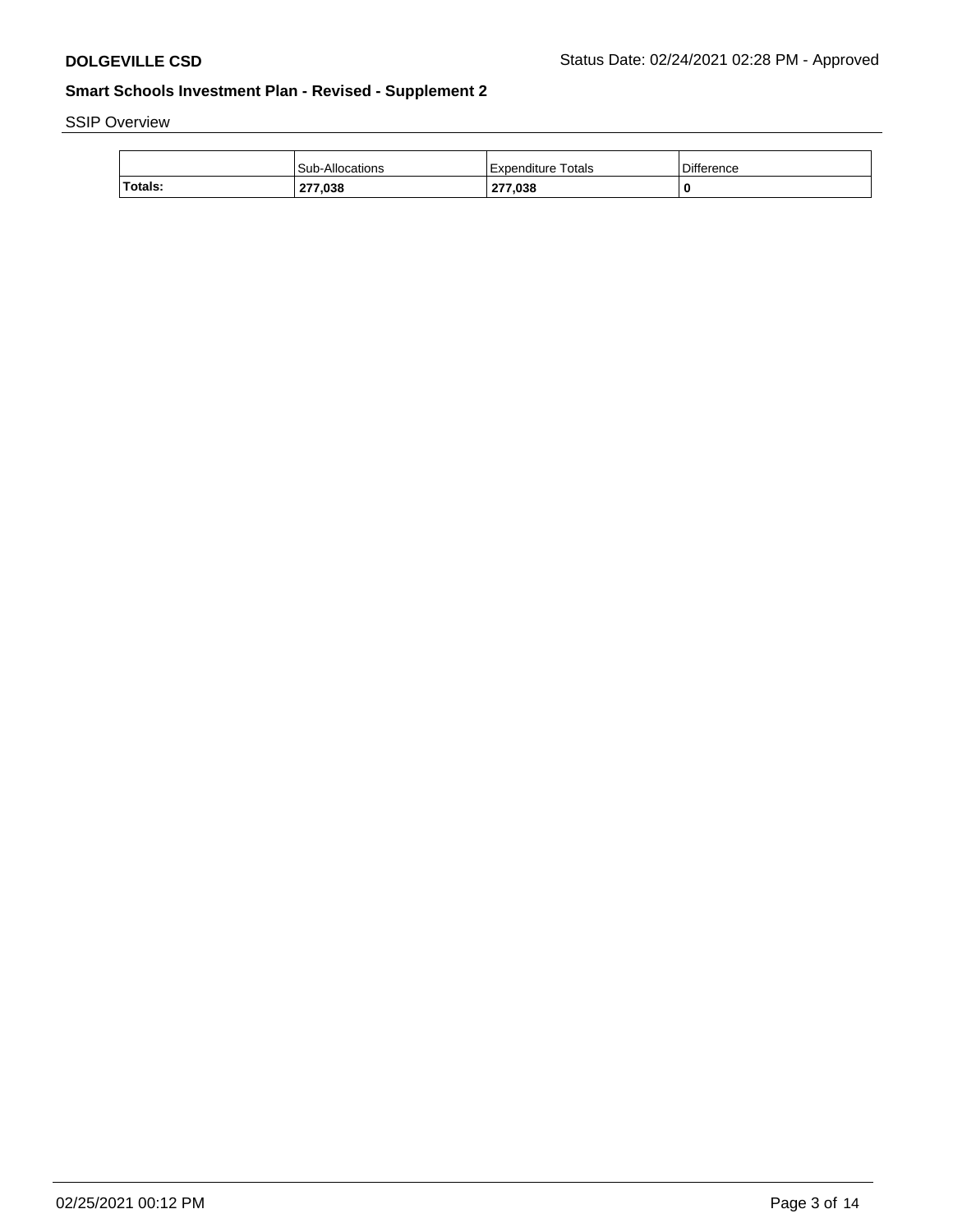School Connectivity

- **1. In order for students and faculty to receive the maximum benefit from the technology made available under the Smart Schools Bond Act, their school buildings must possess sufficient connectivity infrastructure to ensure that devices can be used during the school day. Smart Schools Investment Plans must demonstrate that:**
	- **• sufficient infrastructure that meets the Federal Communications Commission's 100 Mbps per 1,000 students standard currently exists in the buildings where new devices will be deployed, or**
	- **• is a planned use of a portion of Smart Schools Bond Act funds, or**
	- **• is under development through another funding source.**

**Smart Schools Bond Act funds used for technology infrastructure or classroom technology investments must increase the number of school buildings that meet or exceed the minimum speed standard of 100 Mbps per 1,000 students and staff within 12 months. This standard may be met on either a contracted 24/7 firm service or a "burstable" capability. If the standard is met under the burstable criteria, it must be:**

**1. Specifically codified in a service contract with a provider, and**

**2. Guaranteed to be available to all students and devices as needed, particularly during periods of high demand, such as computer-based testing (CBT) periods.**

**Please describe how your district already meets or is planning to meet this standard within 12 months of plan submission.**

(No Response)

**1a. If a district believes that it will be impossible to meet this standard within 12 months, it may apply for a waiver of this requirement, as described on the Smart Schools website. The waiver must be filed and approved by SED prior to submitting this survey.**

 $\Box$  By checking this box, you are certifying that the school district has an approved waiver of this requirement on file with the New York State Education Department.

**2. Connectivity Speed Calculator (Required). If the district currently meets the required speed, enter "Currently Met" in the last box: Expected Date When Required Speed Will be Met.**

|                  | l Number of     | Required Speed | Current Speed in | Expected Speed  | Expected Date                           |
|------------------|-----------------|----------------|------------------|-----------------|-----------------------------------------|
|                  | <b>Students</b> | In Mbps        | l Mbps           | to be Attained  | When Required                           |
|                  |                 |                |                  |                 | l Within 12 Months ISpeed Will be Met l |
| Calculated Speed | (No Response)   | 0.00           | (No Response)    | l (No Response) | l (No Response)                         |

**3. Describe how you intend to use Smart Schools Bond Act funds for high-speed broadband and/or wireless connectivity projects in school buildings.**

(No Response)

**4. Describe the linkage between the district's District Instructional Technology Plan and how the proposed projects will improve teaching and learning. (There should be a link between your response to this question and your responses to Question 1 in Section IV - NYSED Initiatives Alignment: "Explain how the district use of instructional technology will serve as a part of a comprehensive and sustained effort to support rigorous academic standards attainment and performance improvement for students."** 

**Your answer should also align with your answers to the questions in Section II - Strategic Technology Planning and the associated Action Steps in Section III - Action Plan.)**

(No Response)

**5. If the district wishes to have students and staff access the Internet from wireless devices within the school building, or in close proximity to it, it must first ensure that it has a robust Wi-Fi network in place that has sufficient bandwidth to meet user demand.**

**Please describe how you have quantified this demand and how you plan to meet this demand.**

(No Response)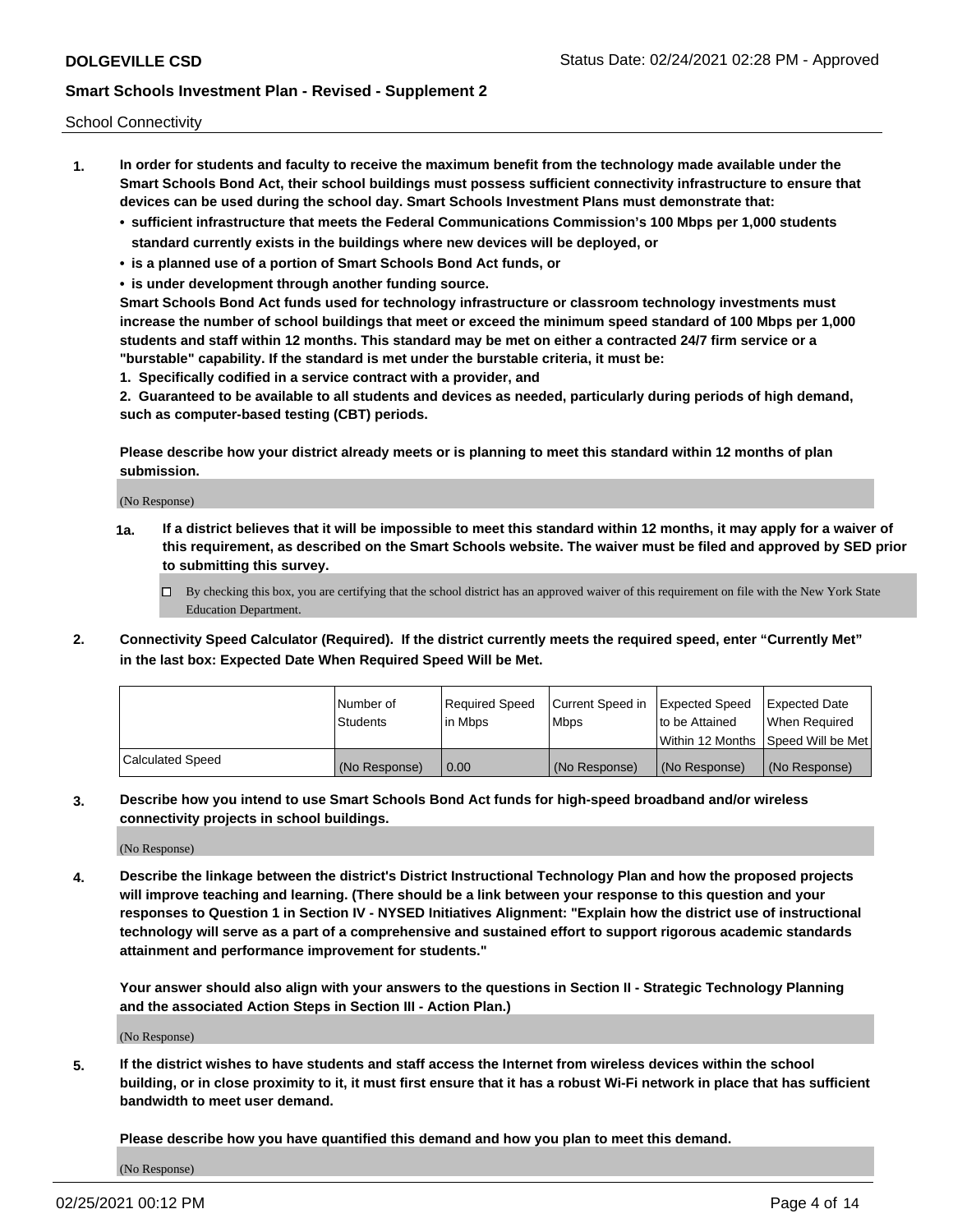School Connectivity

**6. Smart Schools plans with any expenditures in the School Connectivity category require a project number from the Office of Facilities Planning. Districts must submit an SSBA LOI and receive project numbers prior to submitting the SSIP. As indicated on the LOI, some projects may be eligible for a streamlined review and will not require a building permit.**

**Please indicate on a separate row each project number given to you by the Office of Facilities Planning.**

| Project Number |  |
|----------------|--|
| (No Response)  |  |

**7. Certain high-tech security and connectivity infrastructure projects may be eligible for an expedited review process as determined by the Office of Facilities Planning.**

### **Was your project deemed eligible for streamlined review?**

(No Response)

### **8. Include the name and license number of the architect or engineer of record.**

| Name          | License Number |
|---------------|----------------|
| (No Response) | (No Response)  |

### **9. Public Expenditures – Loanable (Counts toward the nonpublic loan calculation)**

| Select the allowable expenditure type.<br>Repeat to add another item under each type. | <b>PUBLIC</b> Items to be<br>l Purchased | Quantity           | Cost Per Item    | <b>Total Cost</b> |
|---------------------------------------------------------------------------------------|------------------------------------------|--------------------|------------------|-------------------|
| (No Response)                                                                         | (No Response)                            | l (No<br>Response) | (No<br>Response) | $\overline{0.00}$ |
|                                                                                       |                                          | 0                  | 0.00             |                   |

## **10. Public Expenditures – Non-Loanable (Does not count toward nonpublic loan calculation)**

| Select the allowable expenditure<br>type.<br>Repeat to add another item under<br>each type. | <b>PUBLIC</b> Items to be purchased | Quantity      | Cost per Item | <b>Total Cost</b> |
|---------------------------------------------------------------------------------------------|-------------------------------------|---------------|---------------|-------------------|
| (No Response)                                                                               | (No Response)                       | (No Response) | (No Response) | 0.00              |
|                                                                                             |                                     |               | 0.00          |                   |

### **11. Final 2014-15 BEDS Enrollment to calculate Nonpublic Sharing Requirement (no changes allowed.)**

|            | Public Enrollment | l Nonpublic Enrollment | <b>Total Enrollment</b> | Nonpublic Percentage |
|------------|-------------------|------------------------|-------------------------|----------------------|
| Enrollment | 856               |                        | 856.00                  | 0.00                 |

### **12. Total Public Budget - Loanable (Counts toward the nonpublic loan calculation)**

|                                               | Public Allocations | <b>Estimated Nonpublic Loan</b><br>Amount | Estimated Total Sub-Allocations |
|-----------------------------------------------|--------------------|-------------------------------------------|---------------------------------|
| Network/Access Costs                          | (No Response)      | 0.00                                      | 0.00                            |
| School Internal Connections and<br>Components | (No Response)      | 0.00                                      | 0.00                            |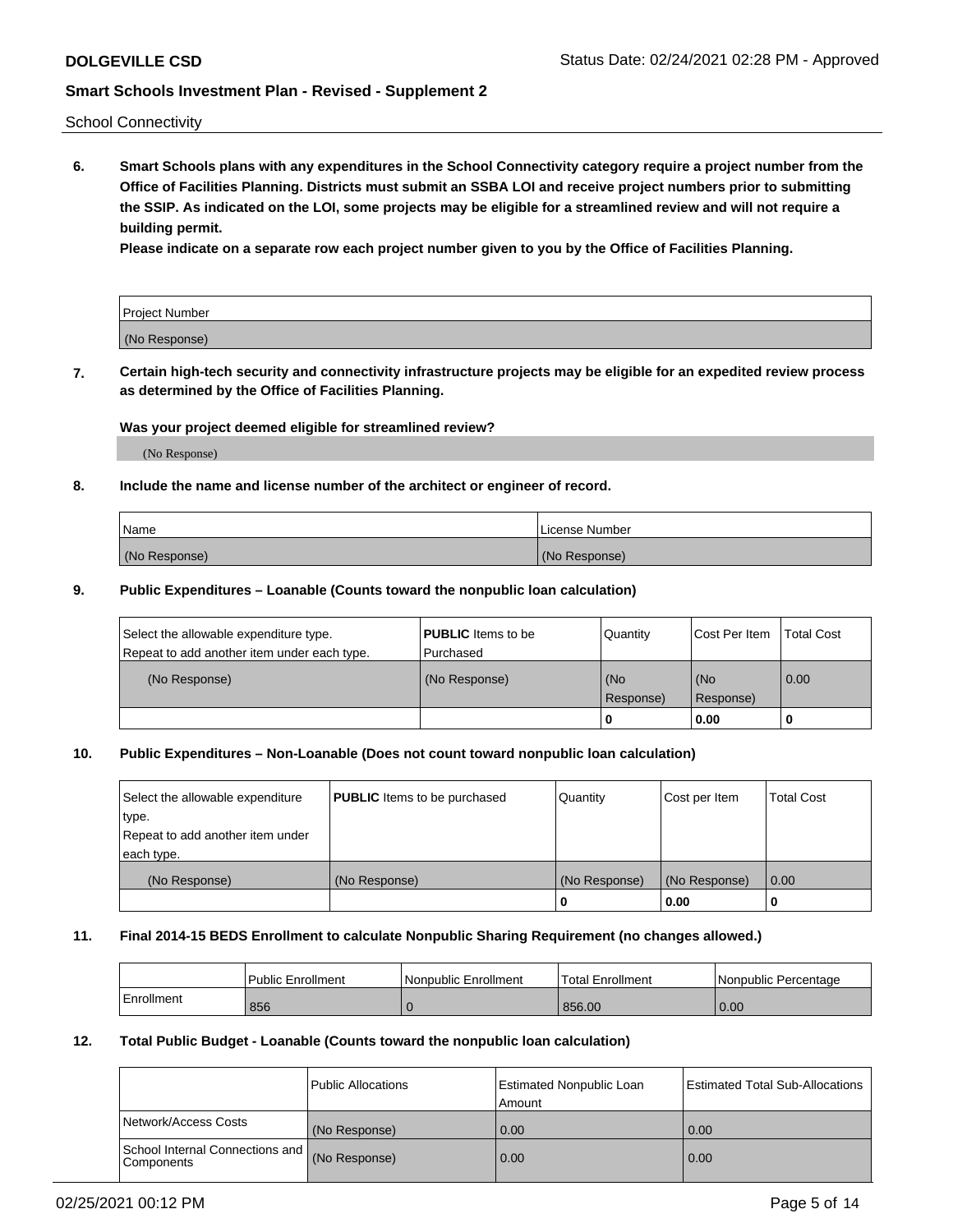School Connectivity

|         | Public Allocations | <b>Estimated Nonpublic Loan</b><br>l Amount | <b>Estimated Total Sub-Allocations</b> |
|---------|--------------------|---------------------------------------------|----------------------------------------|
| l Other | (No Response)      | 0.00                                        | 0.00                                   |
| Totals: | 0.00               | 0                                           |                                        |

## **13. Total Public Budget – Non-Loanable (Does not count toward the nonpublic loan calculation)**

|                                                   | Sub-<br>Allocation |
|---------------------------------------------------|--------------------|
| Network/Access Costs                              | (No Response)      |
| Outside Plant Costs                               | (No Response)      |
| <b>School Internal Connections and Components</b> | (No Response)      |
| Professional Services                             | (No Response)      |
| Testing                                           | (No Response)      |
| <b>Other Upfront Costs</b>                        | (No Response)      |
| <b>Other Costs</b>                                | (No Response)      |
| Totals:                                           | 0.00               |

## **14. School Connectivity Totals**

|                          | Total Sub-Allocations |
|--------------------------|-----------------------|
| Total Loanable Items     | $\overline{0.00}$     |
| Total Non-Ioanable Items | $\overline{0.00}$     |
| Totals:                  |                       |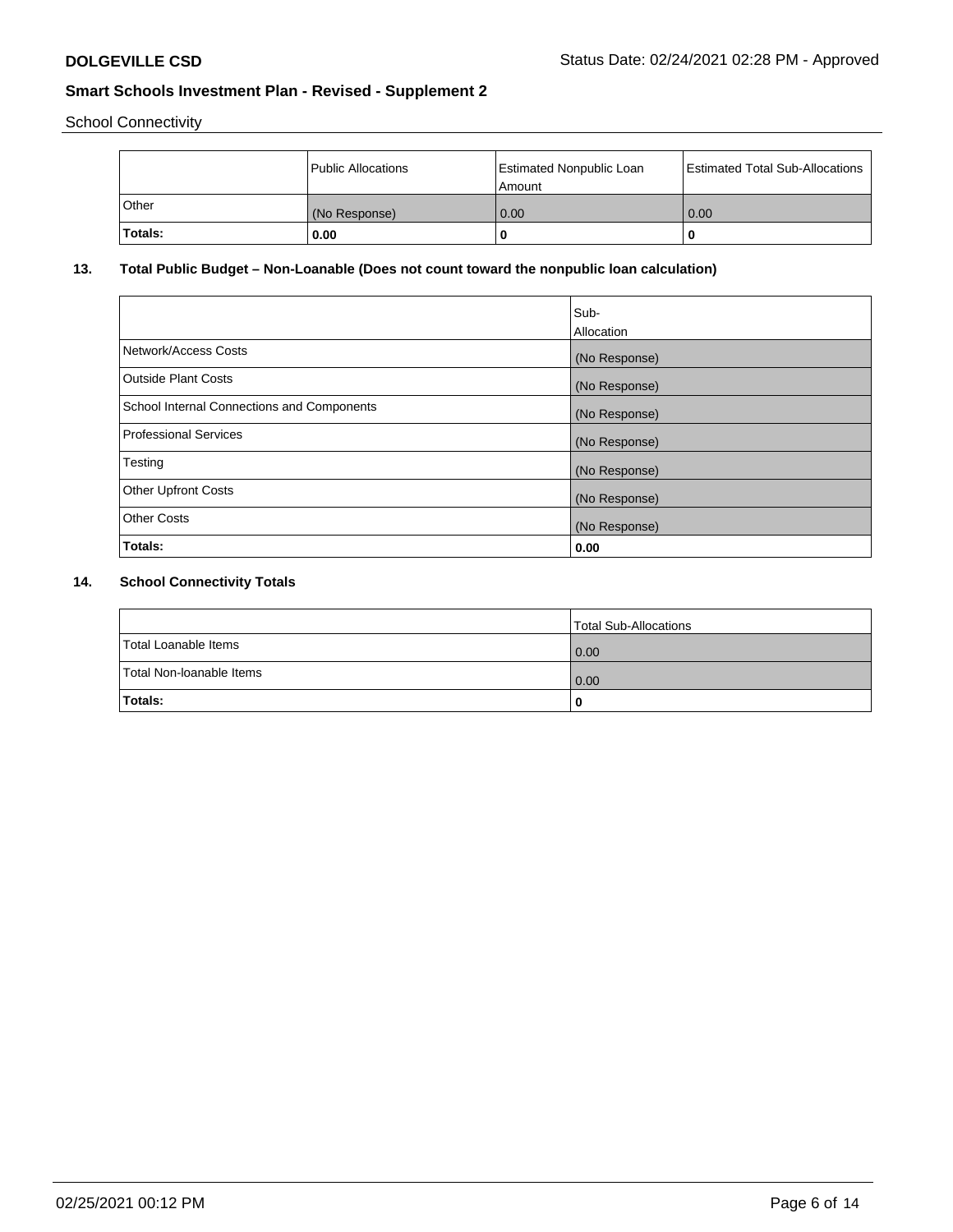Community Connectivity (Broadband and Wireless)

**1. Describe how you intend to use Smart Schools Bond Act funds for high-speed broadband and/or wireless connectivity projects in the community.**

(No Response)

**2. Please describe how the proposed project(s) will promote student achievement and increase student and/or staff access to the Internet in a manner that enhances student learning and/or instruction outside of the school day and/or school building.**

(No Response)

**3. Community connectivity projects must comply with all the necessary local building codes and regulations (building and related permits are not required prior to plan submission).**

 $\Box$  I certify that we will comply with all the necessary local building codes and regulations.

**4. Please describe the physical location of the proposed investment.**

(No Response)

**5. Please provide the initial list of partners participating in the Community Connectivity Broadband Project, along with their Federal Tax Identification (Employer Identification) number.**

| <b>Project Partners</b> | l Federal ID # |
|-------------------------|----------------|
| (No Response)           | (No Response)  |

**6. Please detail the type, quantity, per unit cost and total cost of the eligible items under each sub-category.**

| Select the allowable expenditure | Item to be purchased | Quantity      | Cost per Item | <b>Total Cost</b> |
|----------------------------------|----------------------|---------------|---------------|-------------------|
| type.                            |                      |               |               |                   |
| Repeat to add another item under |                      |               |               |                   |
| each type.                       |                      |               |               |                   |
| (No Response)                    | (No Response)        | (No Response) | (No Response) | 0.00              |
|                                  |                      | o             | 0.00          |                   |

**7. If you are submitting an allocation for Community Connectivity, complete this table.**

**Note that the calculated Total at the bottom of the table must equal the Total allocation for this category that you entered in the SSIP Overview overall budget.**

|                                    | Sub-Allocation |
|------------------------------------|----------------|
| Network/Access Costs               | (No Response)  |
| Outside Plant Costs                | (No Response)  |
| <b>Tower Costs</b>                 | (No Response)  |
| <b>Customer Premises Equipment</b> | (No Response)  |
| <b>Professional Services</b>       | (No Response)  |
| Testing                            | (No Response)  |
| <b>Other Upfront Costs</b>         | (No Response)  |
| <b>Other Costs</b>                 | (No Response)  |
| Totals:                            | 0.00           |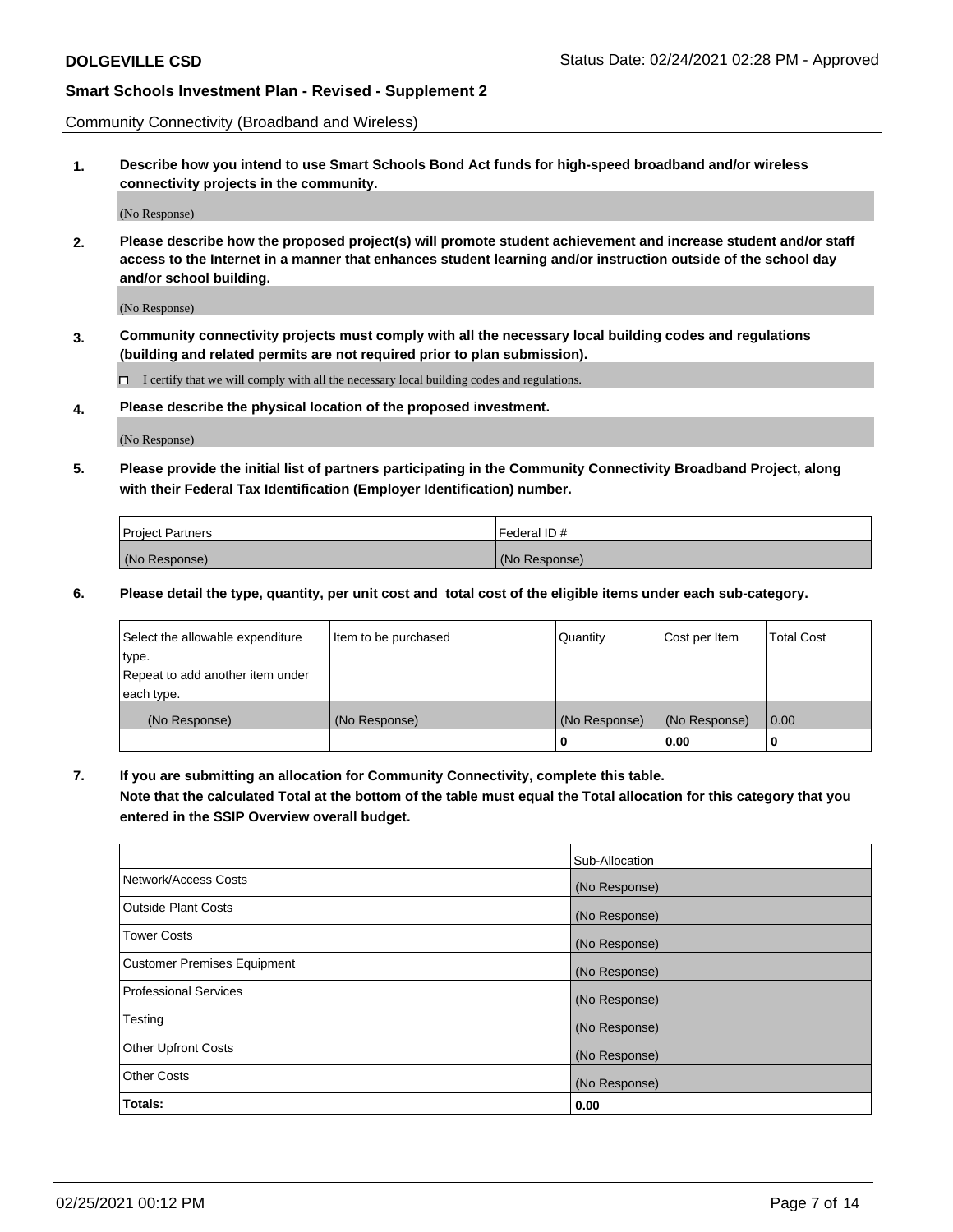### Classroom Learning Technology

**1. In order for students and faculty to receive the maximum benefit from the technology made available under the Smart Schools Bond Act, their school buildings must possess sufficient connectivity infrastructure to ensure that devices can be used during the school day. Smart Schools Investment Plans must demonstrate that sufficient infrastructure that meets the Federal Communications Commission's 100 Mbps per 1,000 students standard currently exists in the buildings where new devices will be deployed, or is a planned use of a portion of Smart Schools Bond Act funds, or is under development through another funding source. Smart Schools Bond Act funds used for technology infrastructure or classroom technology investments must increase the number of school buildings that meet or exceed the minimum speed standard of 100 Mbps per 1,000 students and staff within 12 months. This standard may be met on either a contracted 24/7 firm service or a**

**"burstable" capability. If the standard is met under the burstable criteria, it must be:**

**1. Specifically codified in a service contract with a provider, and**

**2. Guaranteed to be available to all students and devices as needed, particularly during periods of high demand, such as computer-based testing (CBT) periods.**

**Please describe how your district already meets or is planning to meet this standard within 12 months of plan submission.**

(No Response)

- **1a. If a district believes that it will be impossible to meet this standard within 12 months, it may apply for a waiver of this requirement, as described on the Smart Schools website. The waiver must be filed and approved by SED prior to submitting this survey.**
	- By checking this box, you are certifying that the school district has an approved waiver of this requirement on file with the New York State Education Department.
- **2. Connectivity Speed Calculator (Required). If the district currently meets the required speed, enter "Currently Met" in the last box: Expected Date When Required Speed Will be Met.**

|                  | l Number of     | Required Speed | Current Speed in | <b>Expected Speed</b> | <b>Expected Date</b>                |
|------------------|-----------------|----------------|------------------|-----------------------|-------------------------------------|
|                  | <b>Students</b> | l in Mbps      | l Mbps           | to be Attained        | When Required                       |
|                  |                 |                |                  |                       | Within 12 Months  Speed Will be Met |
| Calculated Speed | (No Response)   | 0.00           | (No Response)    | l (No Response)       | (No Response)                       |

**3. If the district wishes to have students and staff access the Internet from wireless devices within the school building, or in close proximity to it, it must first ensure that it has a robust Wi-Fi network in place that has sufficient bandwidth to meet user demand.**

**Please describe how you have quantified this demand and how you plan to meet this demand.**

(No Response)

**4. All New York State public school districts are required to complete and submit an Instructional Technology Plan survey to the New York State Education Department in compliance with Section 753 of the Education Law and per Part 100.12 of the Commissioner's Regulations.**

**Districts that include educational technology purchases as part of their Smart Schools Investment Plan must have a submitted and approved Instructional Technology Plan survey on file with the New York State Education Department.**

- By checking this box, you are certifying that the school district has an approved Instructional Technology Plan survey on file with the New York State Education Department.
- **5. Describe the devices you intend to purchase and their compatibility with existing or planned platforms or systems. Specifically address the adequacy of each facility's electrical, HVAC and other infrastructure necessary to install and support the operation of the planned technology.**

(No Response)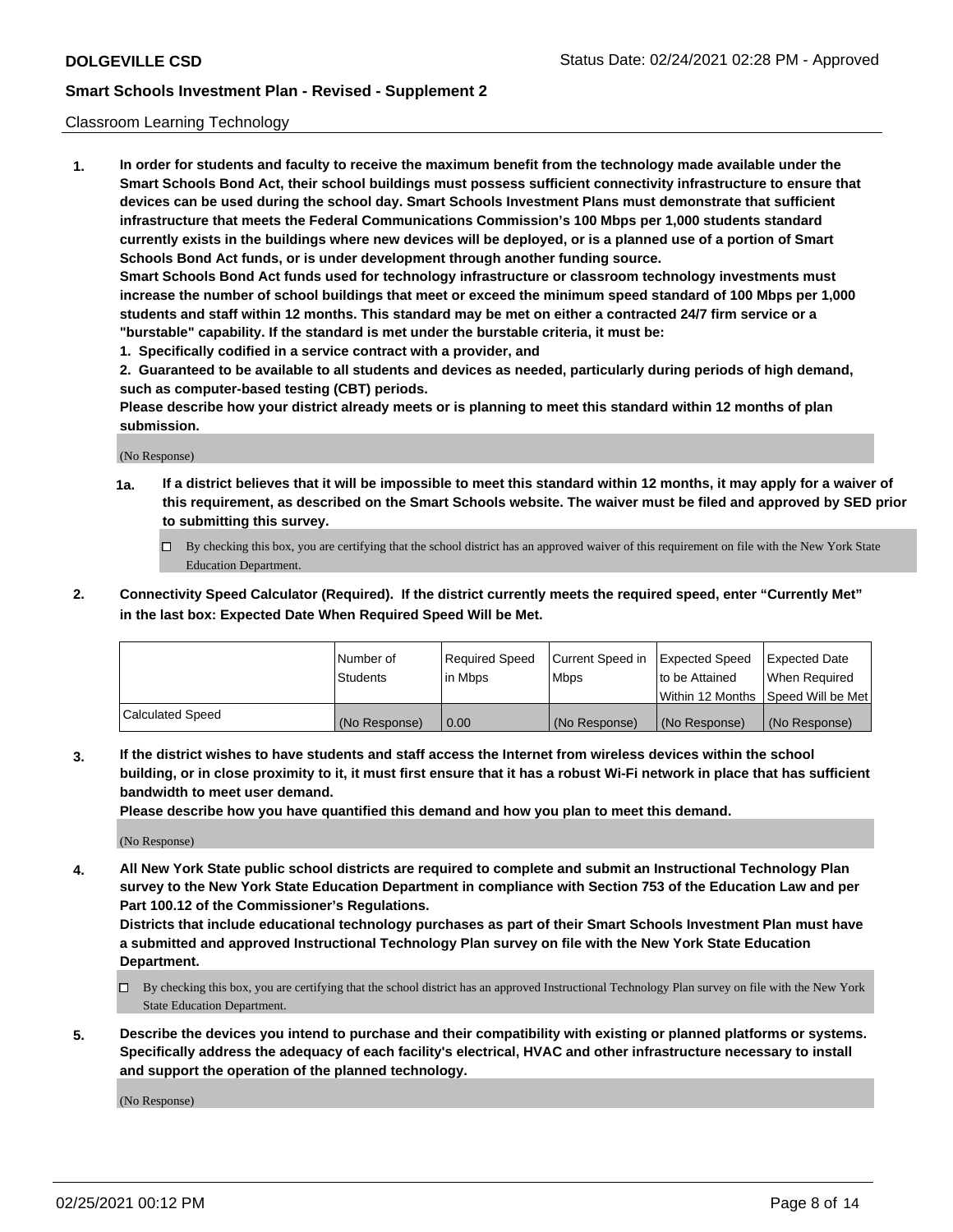### Classroom Learning Technology

- **6. Describe how the proposed technology purchases will:**
	- **> enhance differentiated instruction;**
	- **> expand student learning inside and outside the classroom;**
	- **> benefit students with disabilities and English language learners; and**
	- **> contribute to the reduction of other learning gaps that have been identified within the district.**

**The expectation is that districts will place a priority on addressing the needs of students who struggle to succeed in a rigorous curriculum. Responses in this section should specifically address this concern and align with the district's Instructional Technology Plan (in particular Question 2 of E. Curriculum and Instruction: "Does the district's instructional technology plan address the needs of students with disabilities to ensure equitable access to instruction, materials and assessments?" and Question 3 of the same section: "Does the district's instructional technology plan address the provision of assistive technology specifically for students with disabilities to ensure access to and participation in the general curriculum?")**

**In addition, describe how the district ensures equitable access to instruction, materials and assessments and participation in the general curriculum for both SWD and English Language Learners/Multilingual Learners (ELL/MLL) students.**

(No Response)

**7. Where appropriate, describe how the proposed technology purchases will enhance ongoing communication with parents and other stakeholders and help the district facilitate technology-based regional partnerships, including distance learning and other efforts.**

(No Response)

**8. Describe the district's plan to provide professional development to ensure that administrators, teachers and staff can employ the technology purchased to enhance instruction successfully.**

**Note: This response should be aligned and expanded upon in accordance with your district's response to Question 1 of F. Professional Development of your Instructional Technology Plan: "Please provide a summary of professional development offered to teachers and staff, for the time period covered by this plan, to support technology to enhance teaching and learning. Please include topics, audience and method of delivery within your summary."**

(No Response)

- **9. Districts must contact one of the SUNY/CUNY teacher preparation programs listed on the document on the left side of the page that supplies the largest number of the district's new teachers to request advice on innovative uses and best practices at the intersection of pedagogy and educational technology.**
	- By checking this box, you certify that you have contacted the SUNY/CUNY teacher preparation program that supplies the largest number of your new teachers to request advice on these issues.
	- **9a. Please enter the name of the SUNY or CUNY Institution that you contacted.**

(No Response)

**9b. Enter the primary Institution phone number.**

(No Response)

**9c. Enter the name of the contact person with whom you consulted and/or will be collaborating with on innovative uses of technology and best practices.**

(No Response)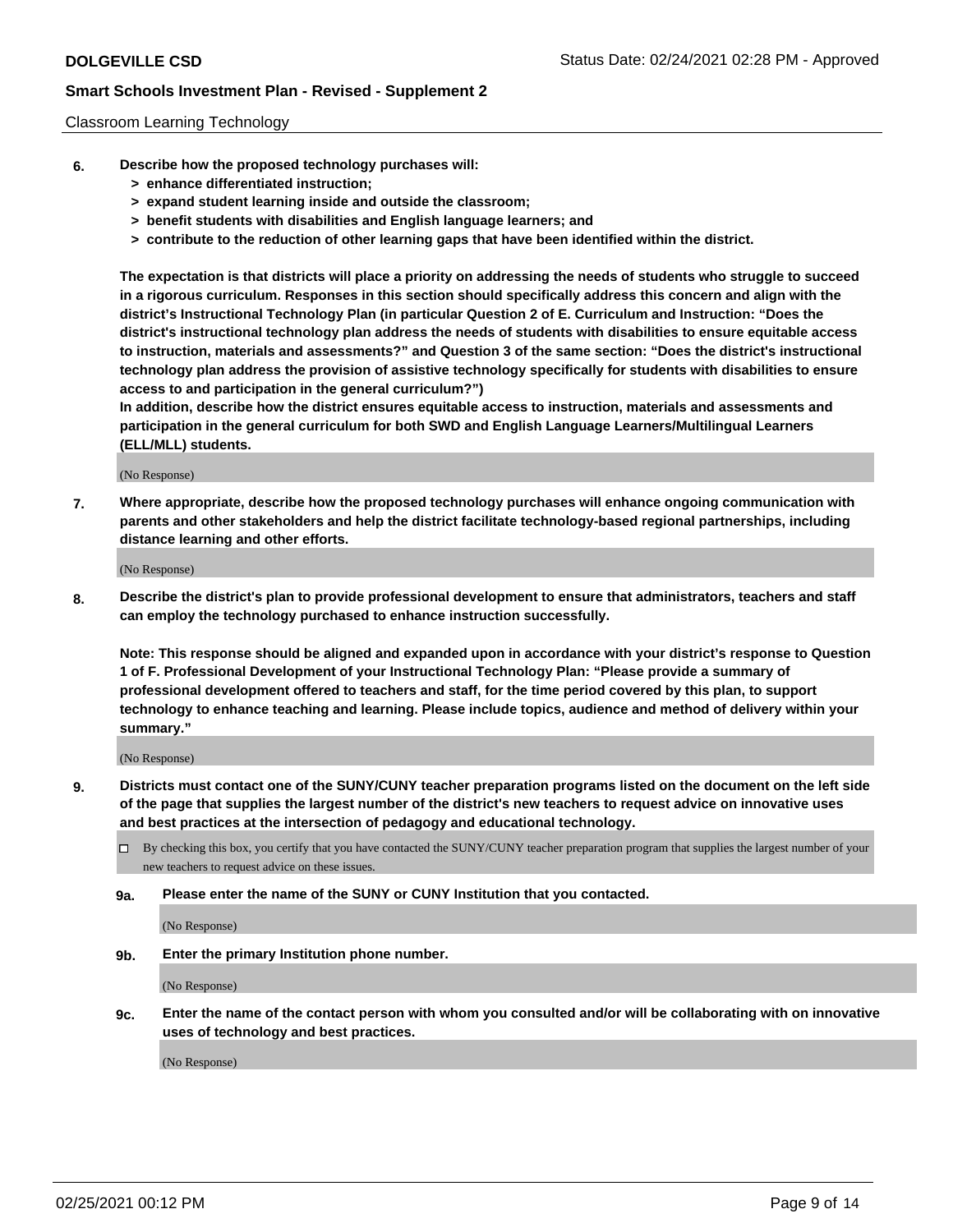### Classroom Learning Technology

**10. To ensure the sustainability of technology purchases made with Smart Schools funds, districts must demonstrate a long-term plan to maintain and replace technology purchases supported by Smart Schools Bond Act funds. This sustainability plan shall demonstrate a district's capacity to support recurring costs of use that are ineligible for Smart Schools Bond Act funding such as device maintenance, technical support, Internet and wireless fees, maintenance of hotspots, staff professional development, building maintenance and the replacement of incidental items. Further, such a sustainability plan shall include a long-term plan for the replacement of purchased devices and equipment at the end of their useful life with other funding sources.**

 $\Box$  By checking this box, you certify that the district has a sustainability plan as described above.

**11. Districts must ensure that devices purchased with Smart Schools Bond funds will be distributed, prepared for use, maintained and supported appropriately. Districts must maintain detailed device inventories in accordance with generally accepted accounting principles.**

By checking this box, you certify that the district has a distribution and inventory management plan and system in place.

### **12. Please detail the type, quantity, per unit cost and total cost of the eligible items under each sub-category.**

| Select the allowable expenditure<br>type.<br>Repeat to add another item under | Item to be Purchased | Quantity      | Cost per Item | <b>Total Cost</b> |
|-------------------------------------------------------------------------------|----------------------|---------------|---------------|-------------------|
| each type.<br>(No Response)                                                   | (No Response)        | (No Response) | (No Response) | 0.00              |
|                                                                               |                      | 0             | 0.00          |                   |

### **13. Final 2014-15 BEDS Enrollment to calculate Nonpublic Sharing Requirement (no changes allowed.)**

|              | l Public Enrollment | Nonpublic Enrollment | <b>Total Enrollment</b> | Nonpublic<br>l Percentage |
|--------------|---------------------|----------------------|-------------------------|---------------------------|
| l Enrollment | 856                 |                      | 856.00                  | 0.00                      |

### **14. If you are submitting an allocation for Classroom Learning Technology complete this table.**

|                         | Public School Sub-Allocation | <b>Estimated Nonpublic Loan</b><br>Amount<br>(Based on Percentage Above) | Estimated Total Public and<br>Nonpublic Sub-Allocation |
|-------------------------|------------------------------|--------------------------------------------------------------------------|--------------------------------------------------------|
| Interactive Whiteboards | (No Response)                | 0.00                                                                     | 0.00                                                   |
| Computer Servers        | (No Response)                | 0.00                                                                     | 0.00                                                   |
| Desktop Computers       | (No Response)                | 0.00                                                                     | 0.00                                                   |
| <b>Laptop Computers</b> | (No Response)                | 0.00                                                                     | 0.00                                                   |
| <b>Tablet Computers</b> | (No Response)                | 0.00                                                                     | 0.00                                                   |
| Other Costs             | (No Response)                | 0.00                                                                     | 0.00                                                   |
| Totals:                 | 0.00                         | 0                                                                        | 0                                                      |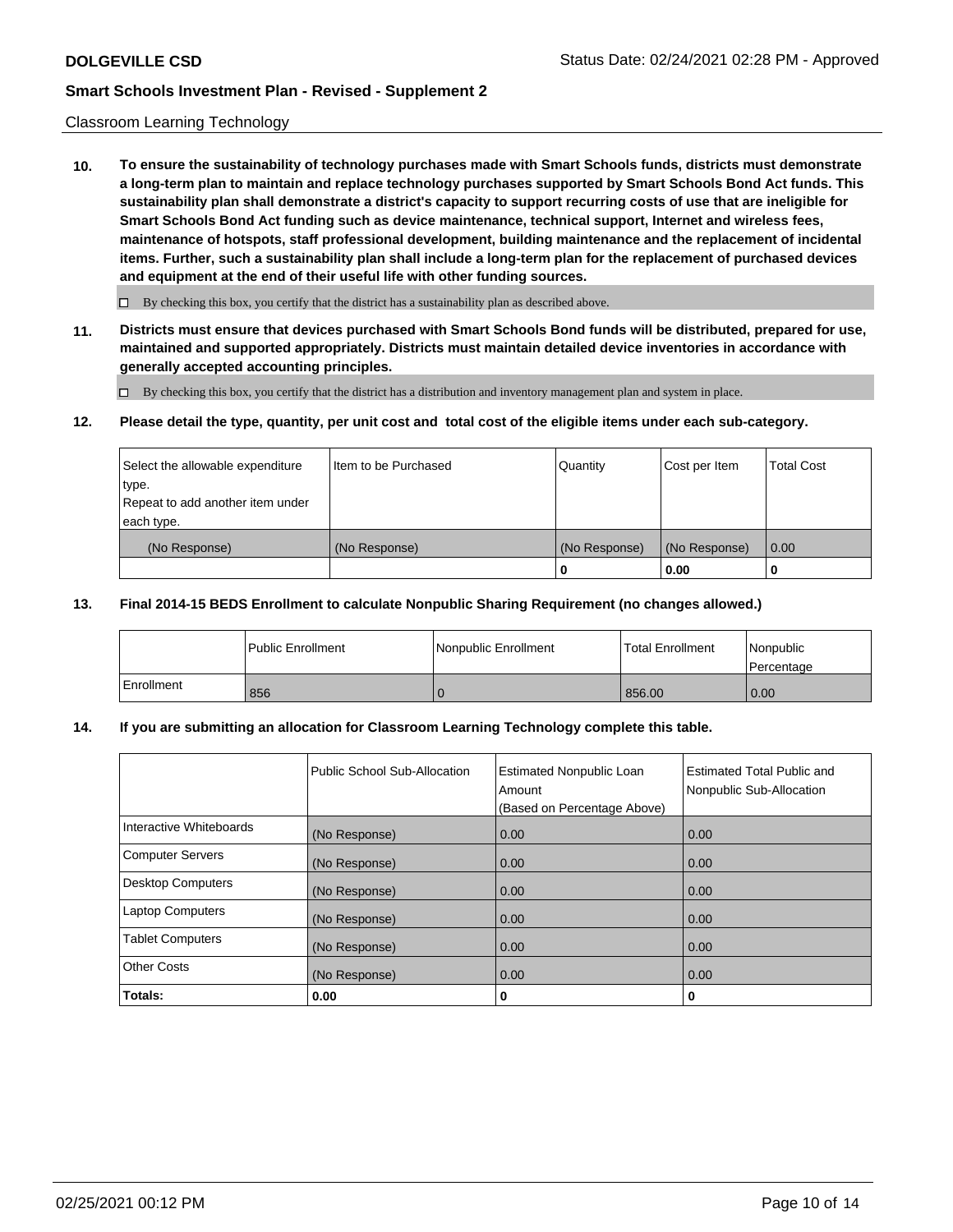### Pre-Kindergarten Classrooms

**1. Provide information regarding how and where the district is currently serving pre-kindergarten students and justify the need for additional space with enrollment projections over 3 years.**

(No Response)

- **2. Describe the district's plan to construct, enhance or modernize education facilities to accommodate prekindergarten programs. Such plans must include:**
	- **Specific descriptions of what the district intends to do to each space;**
	- **An affirmation that new pre-kindergarten classrooms will contain a minimum of 900 square feet per classroom;**
	- **The number of classrooms involved;**
	- **The approximate construction costs per classroom; and**
	- **Confirmation that the space is district-owned or has a long-term lease that exceeds the probable useful life of the improvements.**

(No Response)

**3. Smart Schools Bond Act funds may only be used for capital construction costs. Describe the type and amount of additional funds that will be required to support ineligible ongoing costs (e.g. instruction, supplies) associated with any additional pre-kindergarten classrooms that the district plans to add.**

(No Response)

**4. All plans and specifications for the erection, repair, enlargement or remodeling of school buildings in any public school district in the State must be reviewed and approved by the Commissioner. Districts that plan capital projects using their Smart Schools Bond Act funds will undergo a Preliminary Review Process by the Office of Facilities Planning.**

**Please indicate on a separate row each project number given to you by the Office of Facilities Planning.**

| Project Number |  |
|----------------|--|
| (No Response)  |  |
|                |  |

**5. Please detail the type, quantity, per unit cost and total cost of the eligible items under each sub-category.**

| Select the allowable expenditure | Item to be purchased | Quantity      | Cost per Item | <b>Total Cost</b> |
|----------------------------------|----------------------|---------------|---------------|-------------------|
| type.                            |                      |               |               |                   |
| Repeat to add another item under |                      |               |               |                   |
| each type.                       |                      |               |               |                   |
| (No Response)                    | (No Response)        | (No Response) | (No Response) | 0.00              |
|                                  |                      | υ             | 0.00          |                   |

**6. If you have made an allocation for Pre-Kindergarten Classrooms, complete this table. Note that the calculated Total at the bottom of the table must equal the Total allocation for this category that you entered in the SSIP Overview overall budget.**

|                                          | Sub-Allocation |
|------------------------------------------|----------------|
| Construct Pre-K Classrooms               | (No Response)  |
| Enhance/Modernize Educational Facilities | (No Response)  |
| <b>Other Costs</b>                       | (No Response)  |
| Totals:                                  | 0.00           |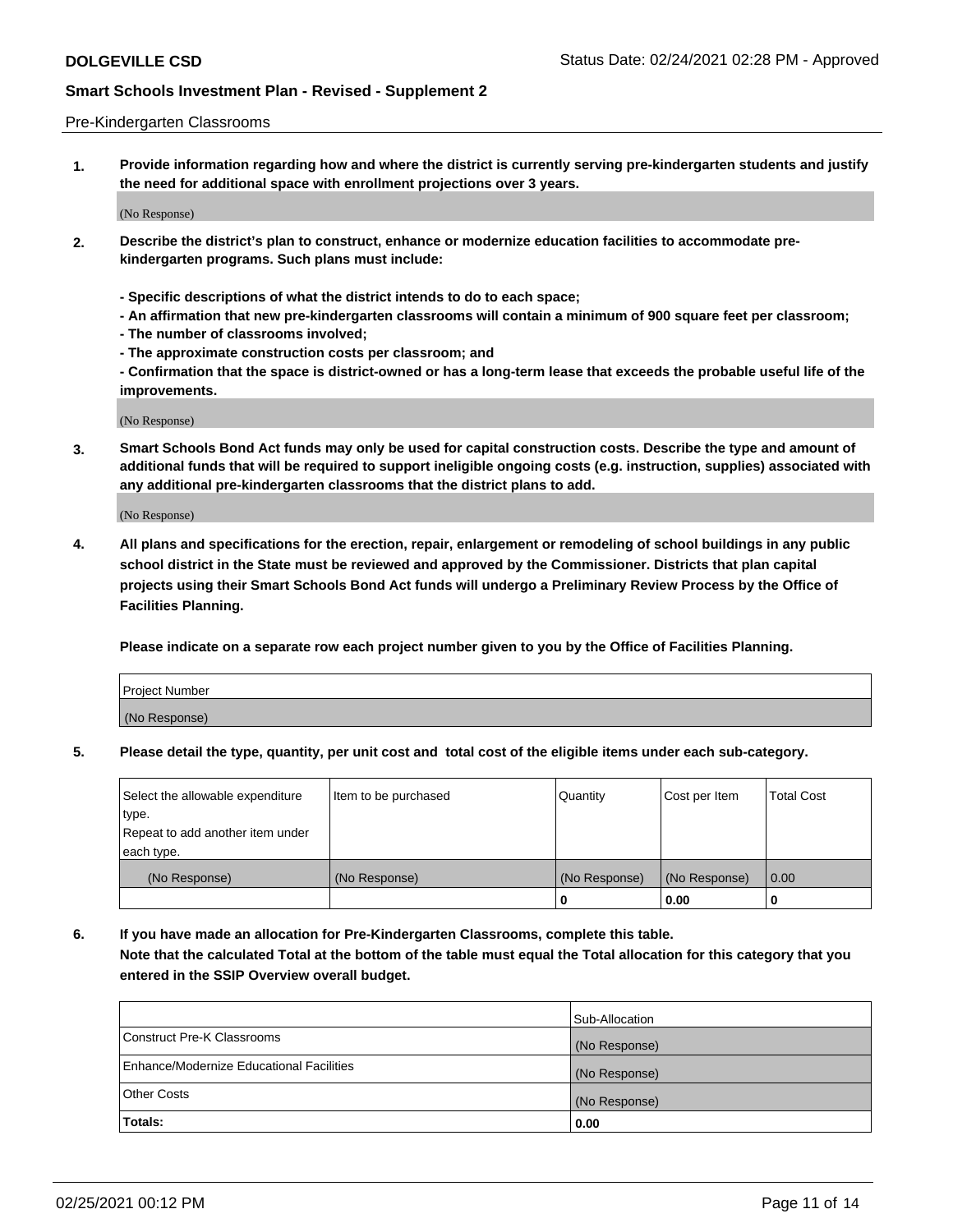Replace Transportable Classrooms

**1. Describe the district's plan to construct, enhance or modernize education facilities to provide high-quality instructional space by replacing transportable classrooms.**

(No Response)

**2. All plans and specifications for the erection, repair, enlargement or remodeling of school buildings in any public school district in the State must be reviewed and approved by the Commissioner. Districts that plan capital projects using their Smart Schools Bond Act funds will undergo a Preliminary Review Process by the Office of Facilities Planning.**

**Please indicate on a separate row each project number given to you by the Office of Facilities Planning.**

| Project Number |  |
|----------------|--|
|                |  |
|                |  |
|                |  |
|                |  |
| (No Response)  |  |
|                |  |
|                |  |
|                |  |

**3. For large projects that seek to blend Smart Schools Bond Act dollars with other funds, please note that Smart Schools Bond Act funds can be allocated on a pro rata basis depending on the number of new classrooms built that directly replace transportable classroom units.**

**If a district seeks to blend Smart Schools Bond Act dollars with other funds describe below what other funds are being used and what portion of the money will be Smart Schools Bond Act funds.**

(No Response)

**4. Please detail the type, quantity, per unit cost and total cost of the eligible items under each sub-category.**

| Select the allowable expenditure | Item to be purchased | Quantity      | Cost per Item | <b>Total Cost</b> |
|----------------------------------|----------------------|---------------|---------------|-------------------|
| ∣type.                           |                      |               |               |                   |
| Repeat to add another item under |                      |               |               |                   |
| each type.                       |                      |               |               |                   |
| (No Response)                    | (No Response)        | (No Response) | (No Response) | 0.00              |
|                                  |                      | 0             | 0.00          |                   |

**5. If you have made an allocation for Replace Transportable Classrooms, complete this table. Note that the calculated Total at the bottom of the table must equal the Total allocation for this category that you entered in the SSIP Overview overall budget.**

|                                                | Sub-Allocation |
|------------------------------------------------|----------------|
| Construct New Instructional Space              | (No Response)  |
| Enhance/Modernize Existing Instructional Space | (No Response)  |
| Other Costs                                    | (No Response)  |
| Totals:                                        | 0.00           |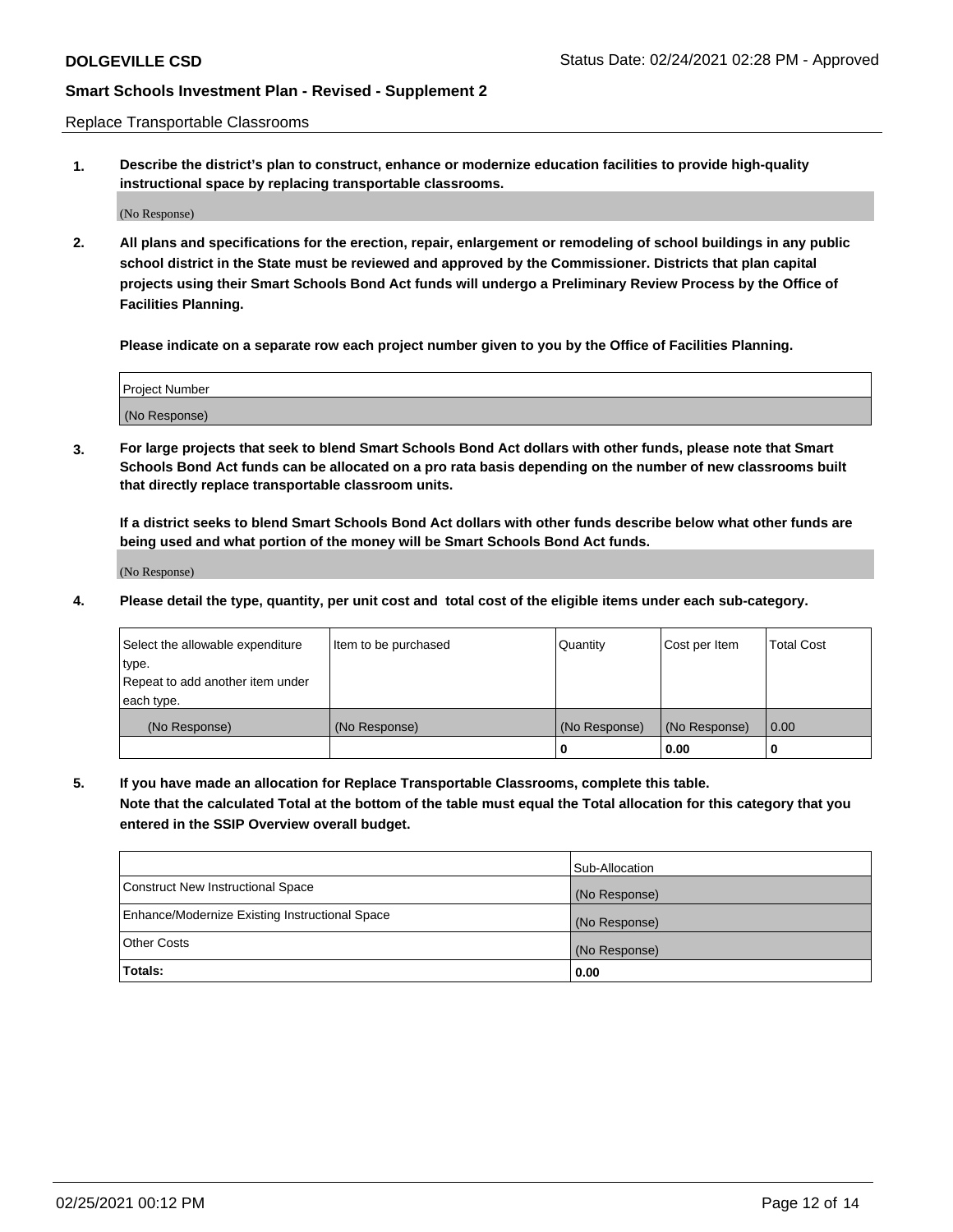### High-Tech Security Features

## **1. Describe how you intend to use Smart Schools Bond Act funds to install high-tech security features in school buildings and on school campuses.**

Dolgeville Central Schools makes every effort to provide a safe and secure learning environment for their students and staff at all times. One component of that planning is to provide reliable emergency communication. When there is an incident at the school, it is critical to get the correct information to the correct people in a timely fashion. Dolgeville wishes to install an updated emergency communication system that reaches all areas of the campus.

One of the problems with the current system is that it doesn't reach all areas of the school in a reliable fashion. For example, in some areas the antiquated analog system has failed or lost connection. Many areas don't receive emergency notifications. Unfortunately, they don't know that they missed a message until later leaving their students vulnerable. The new system is an extension of the existing computer network infrastructure. As a result, the network managers will be able to identify failures and repair the problems often before the staff misses a message.

Another benefit of the new system is that it is a system powered to each speaker and display. With the current analog system, the message is generated at a single amplifier and then sent out to the classrooms. Dividing and dividing the message over and over again until it reaches the maximum extension or until it fails. The new system will generate the message at each device in each classroom. THe message will be consistent and strong when you really need that strength.

Finally, the new system will include devices with digital displays and lights. Not only will their be an audio announcement, there will be strobe lights that can send a message or attract the student's attention. Three green lights could be "all clear." Three red flashing lights could be "shelter in place." Reliable, and clear messaging at a time when Dolgeville will need it most.

**2. All plans and specifications for the erection, repair, enlargement or remodeling of school buildings in any public school district in the State must be reviewed and approved by the Commissioner. Smart Schools plans with any expenditures in the High-Tech Security category require a project number from the Office of Facilities Planning. Districts must submit an SSBA LOI and receive project numbers prior to submitting the SSIP. As indicated on the LOI, some projects may be eligible for a streamlined review and will not require a building permit. Please indicate on a separate row each project number given to you by the Office of Facilities Planning.**

| <b>Project Number</b> |  |
|-----------------------|--|
| 21-10-03-04-7-999-BA2 |  |

### **3. Was your project deemed eligible for streamlined Review?**

| U | Y es |
|---|------|
|   |      |

- $\hfill \square$  No
- **3a. Districts with streamlined projects must certify that they have reviewed all installations with their licensed architect or engineer of record, and provide that person's name and license number. The licensed professional must review the products and proposed method of installation prior to implementation and review the work during and after completion in order to affirm that the work was code-compliant, if requested.**

By checking this box, you certify that the district has reviewed all installations with a licensed architect or engineer of record.

**4. Include the name and license number of the architect or engineer of record.**

| Name         | l License Number |
|--------------|------------------|
| James Graham | 23879            |

**5. Please detail the type, quantity, per unit cost and total cost of the eligible items under each sub-category.**

| Select the allowable expenditure  | Item to be purchased          | Quantity | Cost per Item | <b>Total Cost</b> |
|-----------------------------------|-------------------------------|----------|---------------|-------------------|
| type.                             |                               |          |               |                   |
| Repeat to add another item under  |                               |          |               |                   |
| each type.                        |                               |          |               |                   |
| <b>Electronic Security System</b> | PS-SNY-ADV Project Completion |          | 1.789.00      | 1,789.00          |
| <b>Electronic Security System</b> | V-WGHORN-2 HORN Cage          | 18       | 98.00         | 1,764.00          |